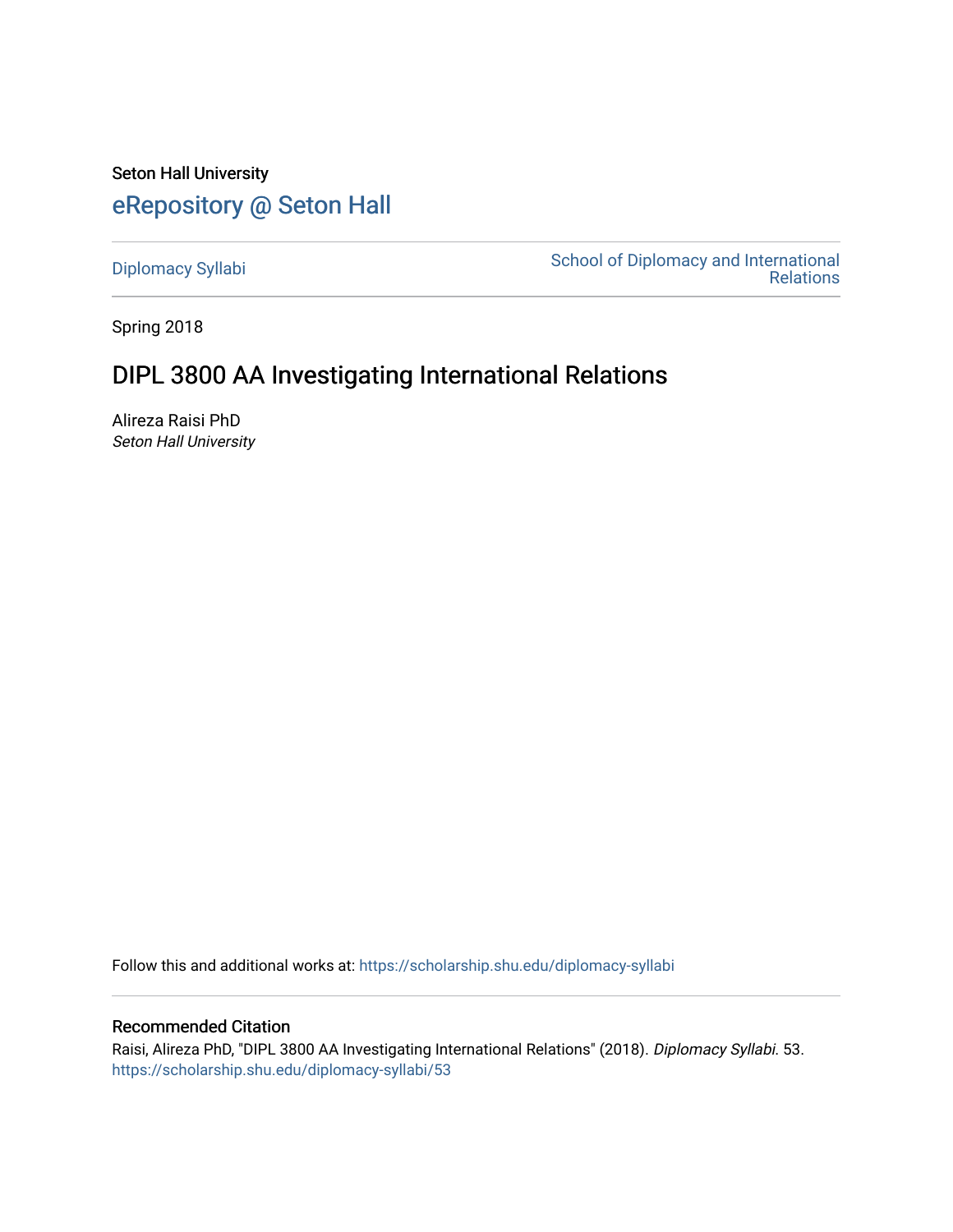## **Seton Hall University School of Diplomacy and International Relations DIPL 3800AA: Investigating International Relations Thursday 11:00 am-1:30 am in Alfieri Hall 122**

**Course Information: Contact Information:** Credit Hours: 1 Professor: Alireza Raisi, Ph.D. Semester/Year:Spring2018 Office: McQuaid Hall 105 Class Location: Alfieri Hall 122 [alireza.raisi@shu.edu](mailto:alireza.raisi@shu.edu) Class Day/Time: Thursday 11:00-1:30 **Office Hours: Wednesday 4-5 & Thursday 10-11 or appointment**

## **Course Objectives**

What is political science? How does one scientifically study the political world? What contribution does political science make to a body of knowledge? the practice of politics? the political world? And why should you know this stuff?

This course is deigned to develop those skills necessary for students to both conduct their own research and to critically evaluate the research of others. Rather than focusing on the memorization or "intake" of information and knowledge, this course will look at the elements of good science, sound research, and logical conclusions. The purpose of this course is not for students to attain or retain "new" knowledge, but rather to gain the tools necessary to be skilled researchers and consumers of knowledge. Class discussions will use required readings as a foundation for approaching questions regarding the nature, character, and practice of political science.

## **Learning Outcome**

On successful completion of this course, you will be able to:

- **•** Describe and assess the logic of international relation research in particular and of social science research in general;
- Comprehend the basic concepts, steps, and design involved in the systematic research process;
- **•** Learn how to analyze data, communicate research findings and be an intelligent consumer of research.

## **Course instructional methods**

The course will be taught using multiple instructional methods. These methods will include lecture, group discussion and oral presentations with an associated critical discussion. Typically, course topics will be introduced via lecture format incorporating interpretive discussions. Literature discussions will utilize small group discussions following by classroom presentation and discussion.

## **Course Materials**

The textbooks that we will use for this course is the following: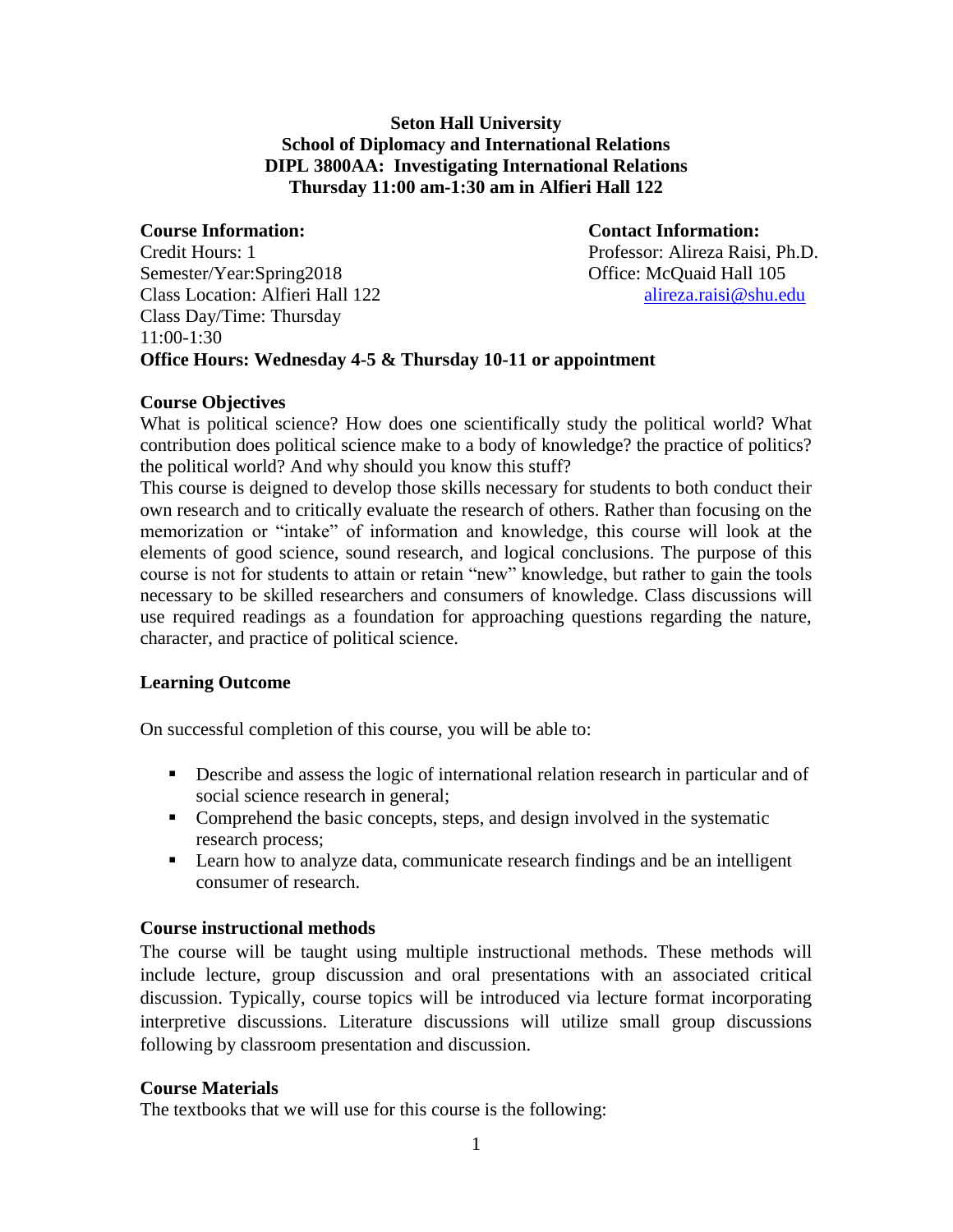Phillip H. Pollock III, 2016. The Essentials of Political Analysis, 5th edition, CQ Press. (NOTE: There is also a 3rd edition from 2008 that is a lot cheaper. However, there are some differences between the 3rd and 4th edition and I cannot guarantee that they are insignificant.)

Christopher Lamont, 2015, Research Methods in International Relations, CQ Press.

Phillip H. Pollock III, 2016. An SPSS Companion to Political Analysis, 5th edition, CQ Press. (NOTE: This book is NOT REQUIRED. However, we will be using SPSS and some students might find this helpful.)

### **GRADING:**

**Attendance and Participation = 10% Assignments = 25% Midterm Exam = 30% Research Design Paper = 35%**

## **ATTENDANCE AND PARTICIPATION: (10%)**

#### **Participation and attendance (10%):**

It is my belief that you will learn things in class that you will not be tested on, so your grade should be higher if you attend regularly. In addition, engaging the material actively will help you learn it better than simply receiving it passively, so participation will be rewarded. Everyone needs to come prepared to discuss the readings.

#### **Cell phones, pagers, etc.**

Please turn off all cell phones, pagers, and other electronic devices that could be distracting during class. If you have an emergency situation that requires you to be contacted quickly, let me know at the beginning of class, and an exception can be made.

#### **ONE (1) RESEARCH PAPER (35%)**

#### **Research Design Paper:**

The primary written assignment in this class is a 7 page minimum (double-spaced with 1" margins and 12 point fonts) research design. Papers should utilize one of the Chicago Manual of Style citation formats: Author-Date or Notes and Bibliography. The guidelines for these formats are on the course Blackboard page.

. **This paper is due electronically at 5pm EST on the day final exam.**

#### **EXAM: One Midterm Exam (30%)**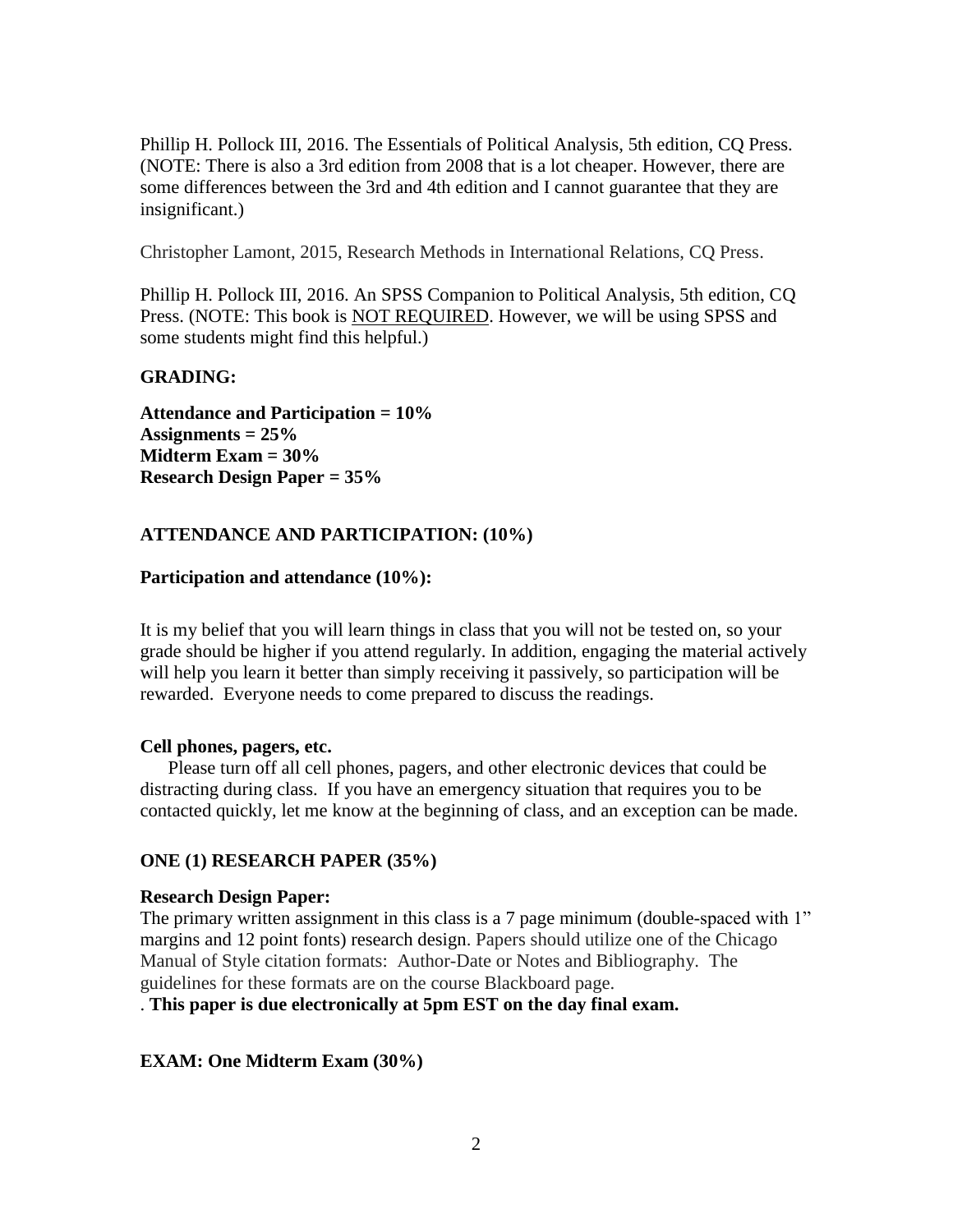The examination will be held in class on the dates indicated in the course outline. It will be based on the material covered in the course up to that exam. The exams will consist primarily of essay-type questions, short answer or multiple choice**.** 

#### **Academic Integrity:**

Plagiarism and other forms of academic dishonesty will be reported to the administration, and may result in a lowered or failing grade for the course and up to possible dismissal from the School of Diplomacy. See University and School standards for academic conduct here:

[<http://www13.shu.edu/offices/student-life/community-standards/upload/Seton-Hall-](https://na01.safelinks.protection.outlook.com/?url=http%3a%2f%2fwww13.shu.edu%2foffices%2fstudent-life%2fcommunity-standards%2fupload%2fSeton-Hall-University-Student-Code-of-Conduct.pdf&data=01%7c01%7chugh.dugan%40shu.edu%7c8cdb630fb3b84931545508d3bfb2d687%7c51f07c2253b744dfb97ca13261d71075%7c1&sdata=sabYtC9%2b86aNrniMNmig62VcA%2fjrBao2yeGCqPFl3x8%3d)[University-Student-Code-of-Conduct.pdf>](https://na01.safelinks.protection.outlook.com/?url=http%3a%2f%2fwww13.shu.edu%2foffices%2fstudent-life%2fcommunity-standards%2fupload%2fSeton-Hall-University-Student-Code-of-Conduct.pdf&data=01%7c01%7chugh.dugan%40shu.edu%7c8cdb630fb3b84931545508d3bfb2d687%7c51f07c2253b744dfb97ca13261d71075%7c1&sdata=sabYtC9%2b86aNrniMNmig62VcA%2fjrBao2yeGCqPFl3x8%3d) [<http://www.shu.edu/academics/diplomacy/academic-conduct.cfm>](http://www.shu.edu/academics/diplomacy/academic-conduct.cfm)

#### **Student with Disabilities:**

It is the policy and practice of Seton Hall University to promote inclusive learning environments. If you have a documented disability you may be eligible for reasonable accommodations in compliance with University policy, the Americans with Disabilities Act, Section 504 of the Rehabilitation Act, and/or the New Jersey Law against Discrimination. Please note, students are not permitted to negotiate accommodations directly with professors. To request accommodations or assistance, please self-identify with the Office for Disability Support Services (DSS), Duffy Hall, Room 67 at the beginning of the semester. For more information or to register for services, contact DSS at [\(973\) 313-6003](tel:(973)%20313-6003) or by e-mail at [DSS@shu.edu.](mailto:DSS@shu.edu)

#### **Policy on Incompletes:**

Incompletes will be given only in exceptional cases for emergencies. Students wishing to request a grade of Incomplete must provide documentation to support the request accompanied by a Course Adjustment Form (available from the Diplomacy Main Office) to the professor *before* the date of the final examination. If the incomplete request is approved, the professor reserves the right to specify the new submission date for all missing coursework. Students who fail to submit the missing course work within this time period will receive a failing grade for all missing coursework and a final grade based on all coursework assigned. Any Incomplete not resolved within one calendar year of receiving the Incomplete or by the time of graduation (whichever comes first) automatically becomes an "FI" (which is equivalent to an F). It is the responsibility of the student to make sure they have completed all course requirements within the timeframe allotted. Please be aware that Incompletes on your transcript will impact financial aid and academic standing.

#### **NEED HELP?**

That's why I am here. Even though the course materials for this class are not terribly long, some of them may seem a bit difficult. *Don't worry! You're not alone!* The key is to let me know if you're having trouble. You can drop by during my office hours or make an appointment for another time.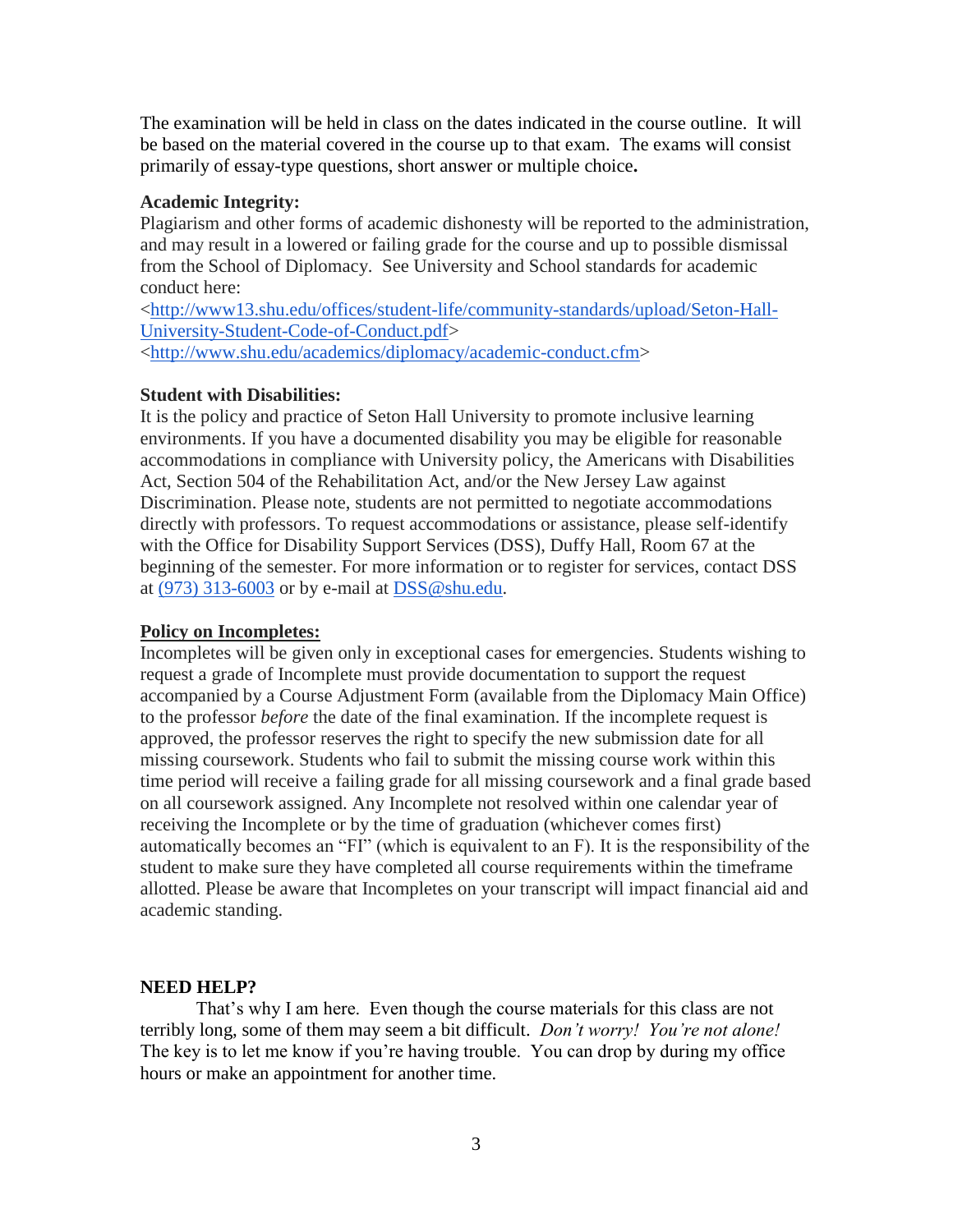## **Course Outline**

| <b>Week One</b><br>January 18   | <b>Introduction &amp; Course Expectations</b>                                                                                                                                                                                                                                                                                                                                                  |
|---------------------------------|------------------------------------------------------------------------------------------------------------------------------------------------------------------------------------------------------------------------------------------------------------------------------------------------------------------------------------------------------------------------------------------------|
| <b>Week Two</b><br>January 25   | <b>From Pure Research to Policy Research</b><br>- Pollock Introduction<br>- Lawrence Neuman, "What Are the Major Types of Social<br>Research?" in Social Research Method Pp25-53<br>(Blackboard)<br>-Max Abrahm and John Glaser, "The pundits were wrong<br>about Assad and the Islamic State. As usual, they're not<br>willing to admit it". LA Times, December 10, 2017.<br>-Lamont Chapter4 |
| <b>Week Three</b><br>February 1 | <b>Competing Approaches in Social Science Research</b>                                                                                                                                                                                                                                                                                                                                         |
|                                 | -Lawrence Neuman "The Meaning of Methodology, in<br>Social Research Methods" Pp90-123. (Blackboard)<br>-Lamont Chapter 1                                                                                                                                                                                                                                                                       |
| <b>Week Four</b><br>February 8  | <b>Research Design</b><br>-Christopher Lamont, "Research Question and Research<br>Design" in Research Method in International Relations<br>Pp30-49<br>-Lawrence Neuman, Potential Errors in Causal Explanation<br>In Social Research Method, Pp184-192 (Blackboard)                                                                                                                            |
| <b>Week Five</b><br>February 15 | <b>Qualitative Methods in International Relations</b><br>-Lamont Chapter 5<br>-Alexander George and Andrew Bennet. Process-Tracing<br>and Historical Explanation. Pp 205-233. In Case Studies<br>and Theory Development in Social Science (Blackboard)                                                                                                                                         |
| <b>Week Six</b><br>February 22  | <b>Case Study Research in International Relations</b><br>-Lamont Chapter 8<br>-Alexander George and Andrew Bennet. Case Study<br>Methods and Research on the Interdemocratic Peace. Pp<br>45-54. In Case Studies and Theory Development in Social<br>Science (Blackboard)                                                                                                                      |
| <b>Week Seven</b><br>March 1    | <b>Midterm Exam</b>                                                                                                                                                                                                                                                                                                                                                                            |